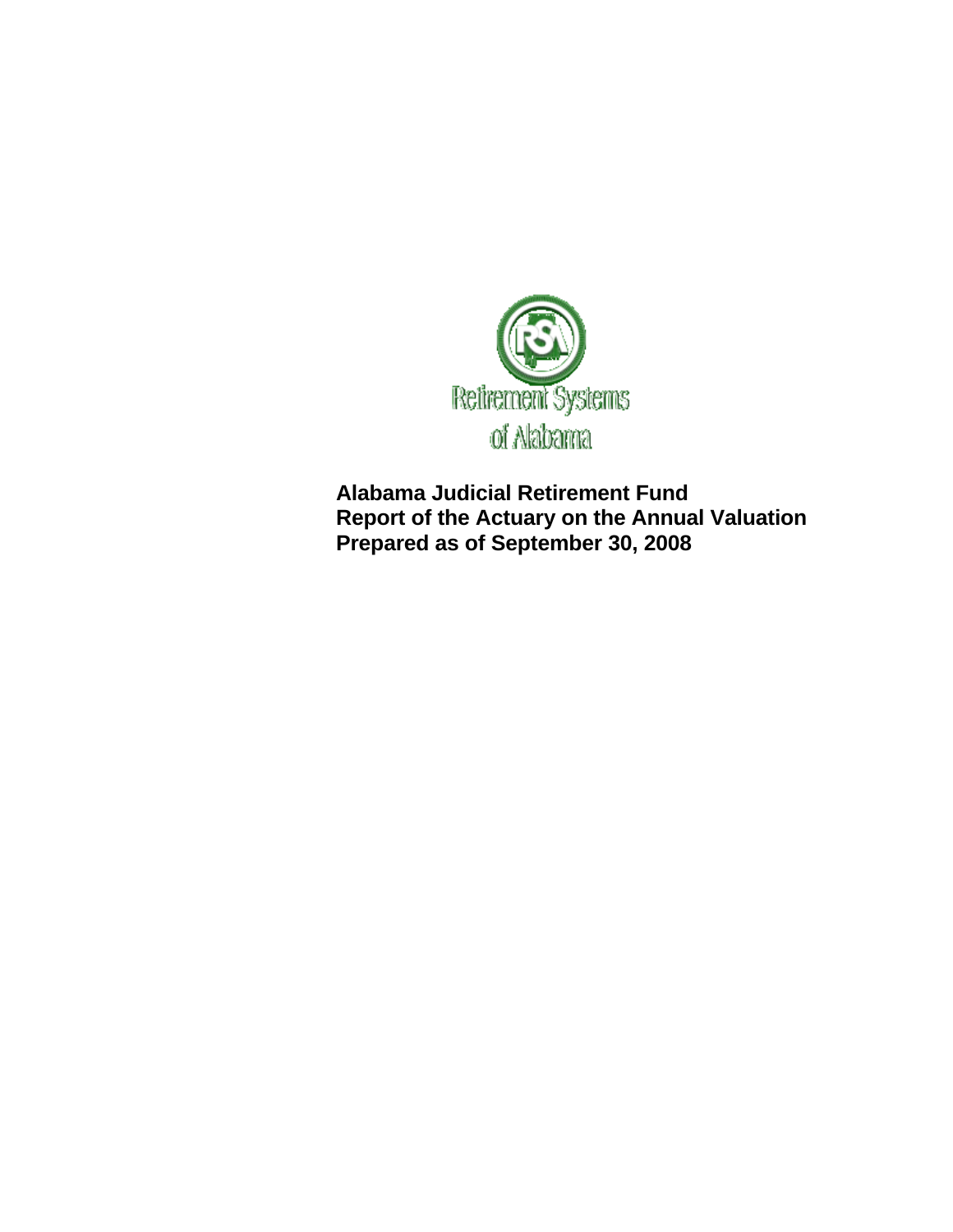

June 22, 2009

Board of Control Alabama Judicial Retirement Fund Montgomery, Alabama

Members of the Board:

In this report are submitted the results of the annual valuation of the assets and liabilities of the Alabama Judicial Retirement Fund, prepared as of September 30, 2008 in accordance with Section 36-27-23(p) of the act governing the operation of the Fund.

The purpose of this report is to provide a summary of the funded status of the Fund as of September 30, 2008, to recommend rates of contribution and to provide accounting information under Governmental Accounting Standards Board Statements No. 25 and 27 (GASB 25 and 27). Data regarding the membership of the Fund for use as a basis of the valuation was furnished by the Retirement Fund office. While not verifying the data at source, the actuary performed tests for consistency and reasonability. On the basis of this valuation, it is recommended that the State make contributions to the Retirement Fund at the rate of 26.68% of payroll for the fiscal year ending September 30, 2011.

The financing objective of the Fund has been to have contribution rates remain relatively level over time as a percentage of payroll. The promised benefits of the Fund are included in the actuarially calculated contribution rates which are developed using the Projected Unit Credit cost method. Five-year smoothed market value of assets is used for actuarial valuation purposes. Gains and losses are reflected in the unfunded accrued liability that is being amortized by regular annual contributions as a level percentage of payroll within a 20-year period, on the assumption that payroll will increase by 4.50% annually. The assumptions recommended by the actuary and adopted by the Board are in the aggregate reasonably related to the experience under the Fund and to reasonable expectations of anticipated experience under the Fund and meet the parameters for the disclosures under GASB 25 and 27.

We have prepared the Schedule of Funding Progress and Trend Information shown in the financial section of the Annual Report, and all supporting schedules including the Schedule of Active Member Valuation Data, the Solvency Test and the Analysis of Financial Experience shown in the actuarial section of the Annual Report. All historical information that references a valuation date prior to September 30, 2004 was prepared by the previous actuarial firm.

> 3550 Busbee Pkwy, Suite 250, Kennesaw, GA 30144 Phone (678) 388-1700 • Fax (678) 388-1730 www.CavMacConsulting.com Offices in Englewood, CO • Kennesaw, GA • Hilton Head Island, SC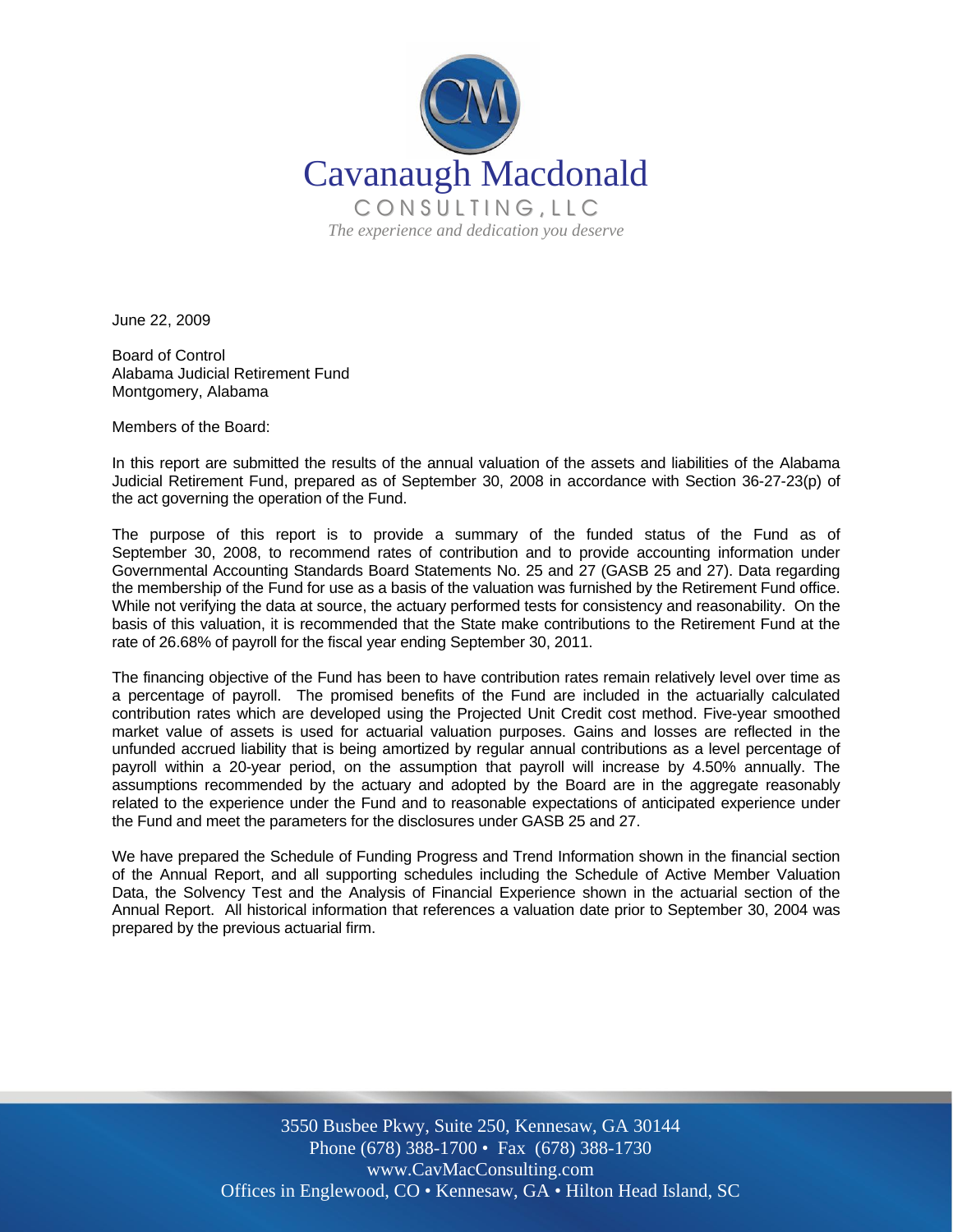

June 22, 2009 Board of Control Page 2

This is to certify that the independent consulting actuary is a member of the American Academy of Actuaries and has experience in performing valuations for public retirement systems, that the valuation was prepared in accordance with principles of practice prescribed by the Actuarial Standards Board, and that the actuarial calculations were performed by qualified actuaries in accordance with accepted actuarial procedures, based on the current provisions of the Retirement Fund and on actuarial assumptions that are internally consistent and reasonably based on the actual experience of the Fund.

Future actuarial results may differ significantly from the current results presented in this report due to such factors as the following: plan experience differing from that anticipated by the economic or demographic assumptions; changes in economic or demographic assumptions; increases or decreases expected as part of the natural operation of the methodology used for these measurements (such as the end of an amortization period or additional cost or contribution requirements based on the plan's funded status); and changes in plan provisions or applicable law. Since the potential impact of such factors is outside the scope of a normal annual actuarial valuation, an analysis of the range of results is not presented herein.

In our opinion the Fund is operating on an actuarially sound basis. Assuming that contributions to the Fund are made by the employer from year to year in the future at the rates recommended on the basis of the successive actuarial valuations, the continued sufficiency of the retirement fund to provide the benefits called for under the Fund may be safely anticipated.

The Table of Contents, which immediately follows, outlines the material contained in the report.

Respectfully submitted,

Edward A. Macdonald, ASA, FCA, MAAA Cathy Turcot President **President** Principal and Managing Director

EAM:bdm

thy Turcot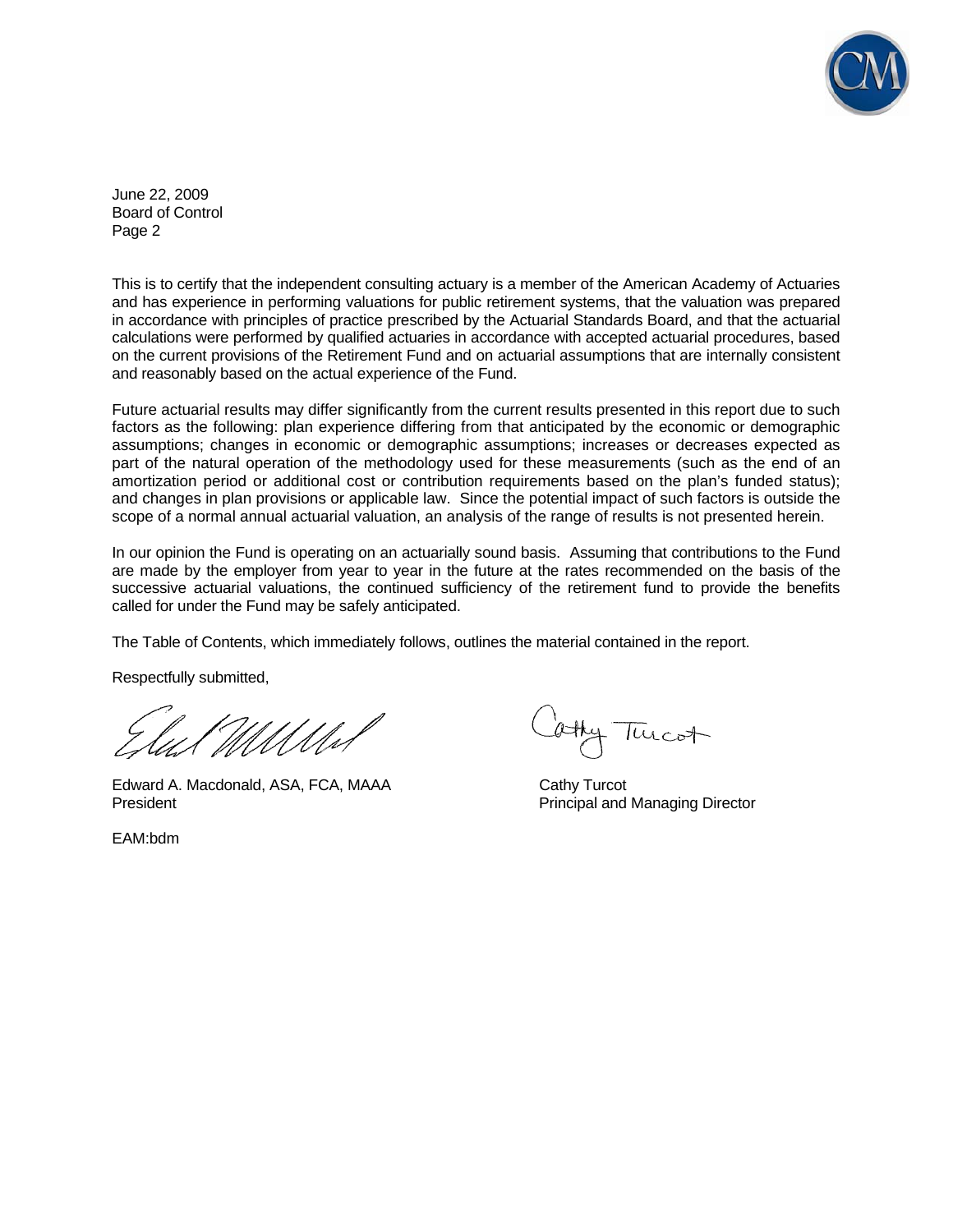

# **TABLE OF CONTENTS**

| <b>Section</b> | Item                                | Page No.       |
|----------------|-------------------------------------|----------------|
|                | <b>Summary of Principal Results</b> | 1              |
| Ш              | Membership Data                     | 2              |
| Ш              | Assets                              | 3              |
| IV             | <b>Comments on Valuation</b>        | 4              |
| V              | Contributions Payable by Employer   | $\overline{4}$ |
| VI             | Accounting Information              | 5              |
| VII            | Analysis of Financial Experience    | 7              |

### **Schedule**

| A | Valuation Results and Solvency Test                                      | 8  |
|---|--------------------------------------------------------------------------|----|
| в | Development of the Actuarial Value of Assets                             | 9  |
| ⌒ | Summary of Receipts and Disbursements                                    | 10 |
| D | Outline of Actuarial Assumptions and Methods                             | 11 |
| Е | Summary of Main Fund Provisions as Interpreted<br>for Valuation Purposes | 12 |
|   | Schedule of Active Participant Data                                      | 15 |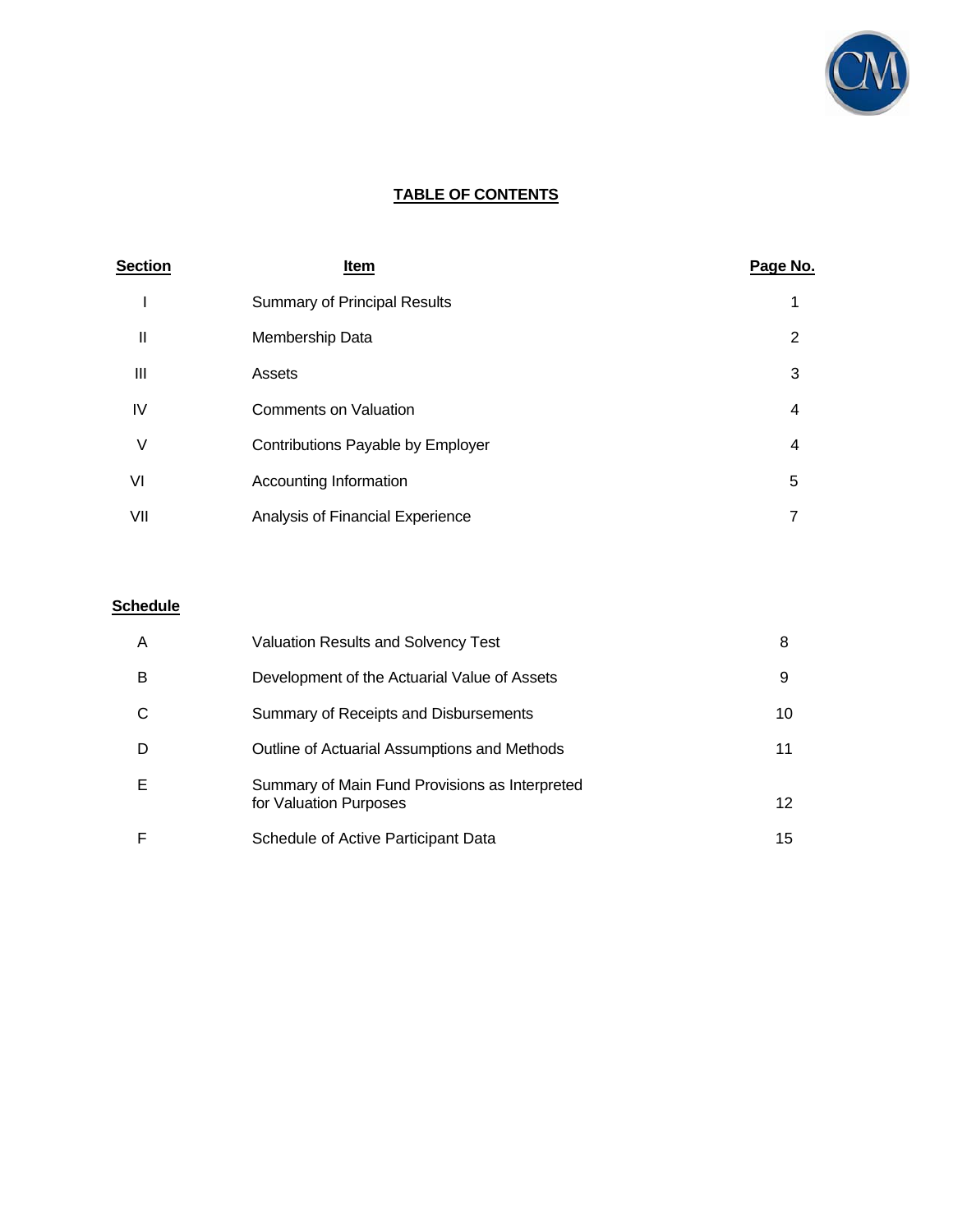

#### **REPORT OF THE ACTUARY ON THE ANNUAL VALUATION OF THE ALABAMA JUDICIAL RETIREMENT FUND PREPARED AS OF SEPTEMBER 30, 2008**

# **SECTION I - SUMMARY OF PRINCIPAL RESULTS**

1. For convenience of reference, the principal results of the valuation and a comparison with the preceding year's results are summarized below:

| <b>VALUATION DATE</b>                                                                            |    | <b>September 30, 2008</b>             | September 30, 2007                   |
|--------------------------------------------------------------------------------------------------|----|---------------------------------------|--------------------------------------|
| Active members<br><b>Number</b><br>Annual compensation*                                          | \$ | 336<br>41, 167, 248                   | \$<br>348<br>41,318,229              |
| Retired members and beneficiaries<br><b>Number</b><br>Annual allowances*                         | \$ | 311<br>22,553,208                     | \$<br>304<br>22,303,005              |
| Assets<br>Actuarial value<br>Market value                                                        | \$ | 259,071,291<br>220,859,702            | \$<br>265, 188, 767<br>269,984,663   |
| Unfunded accrued liability                                                                       | \$ | 64,356,809                            | \$<br>50,752,163                     |
| <b>Funded Ratio</b>                                                                              |    | 80.1%                                 | 83.9%                                |
| <b>CONTRIBUTIONS FOR FISCAL YEAR ENDING</b>                                                      |    | <b>September 30, 2011</b>             | <b>September 30, 2010</b>            |
| Employer contribution rate<br>Normal<br><b>Accrued liability</b><br>Total<br>Amortization period |    | 15.83%<br>10.85<br>26.68%<br>20 years | 15.67%<br>8.53<br>24.20%<br>20 years |

\*Amounts shown do not include any increase in effect after the valuation date.

- 2. Comments on the valuation results as of September 30, 2008 are given in Section IV and further discussion of the contribution levels is set out in Section V.
- 3. Schedule B shows the development of the actuarial value of assets. Schedule D of this report outlines the full set of actuarial assumptions and methods employed in the current valuation. There have been no changes since the previous valuation.
- 4. Provisions of the Fund, as summarized in Schedule E, were taken into account in the current valuation.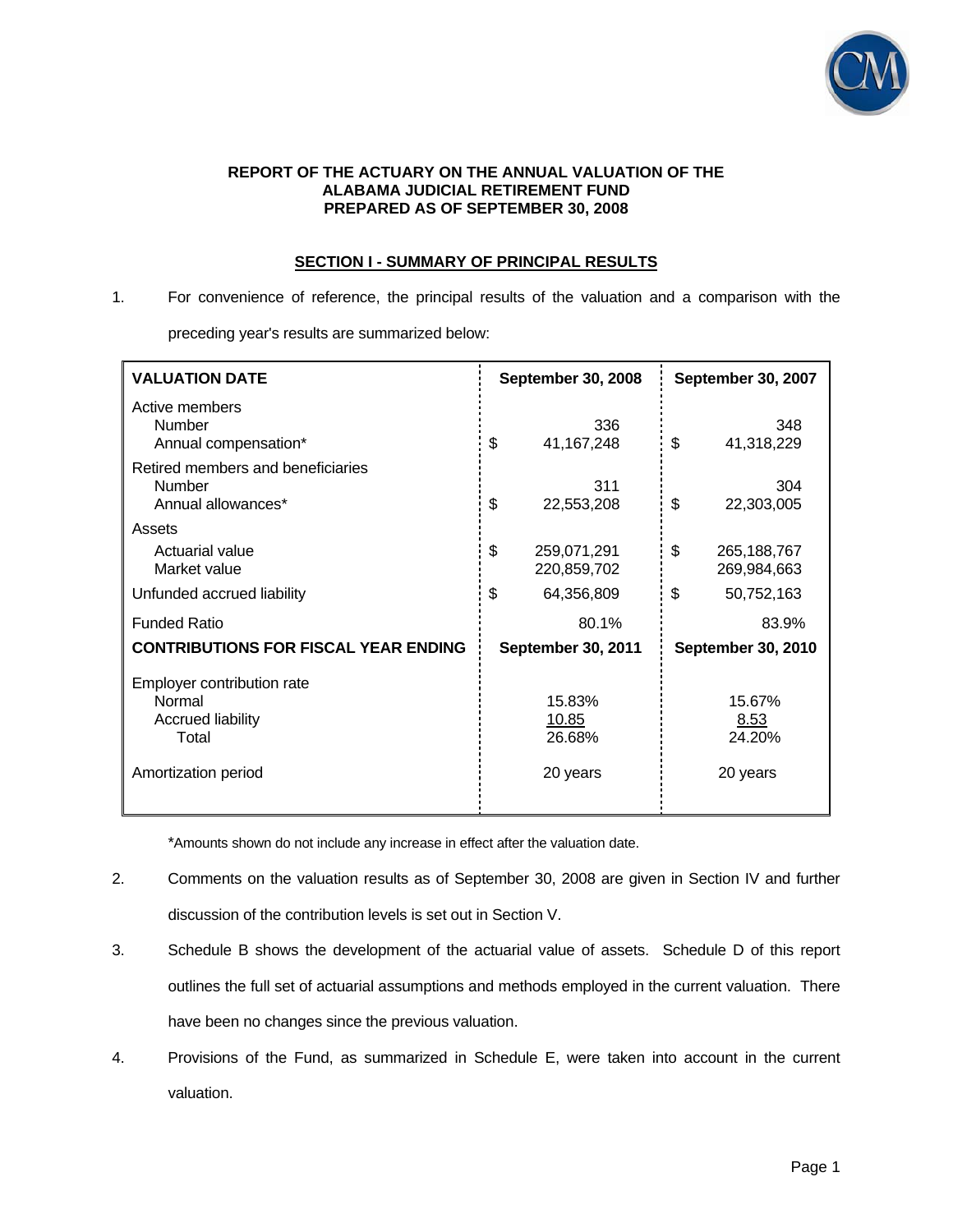

# **SECTION II – MEMBERSHIP DATA**

1. The following table shows the number of active members and their annual compensation as of

September 30, 2008 on the basis of which the valuation was prepared.

### **TABLE 1**

### **THE NUMBER AND ANNUAL COMPENSATION OF ACTIVE MEMBERS AS OF SEPTEMBER 30, 2008**

| <b>GROUP</b>                     | <b>NUMBER</b> | <b>COMPENSATION</b> |
|----------------------------------|---------------|---------------------|
| <b>District Court Judges</b>     | 105           | \$<br>13,384,139    |
| Probate Court Judges             | 68            | 6,005,808           |
| Non District, Non Probate Judges | <u>163</u>    | 21,777,301          |
| Total                            | 336           | \$<br>41, 167, 248  |

 The table reflects the active membership for whom complete valuation data were submitted. The results of the valuation were adjusted to take account of an additional 52 inactive members.

2. The following table shows a six-year history of active member valuation data.

## **TABLE 2**

# **SCHEDULE OF ACTIVE MEMBER VALUATION DATA**

| Valuation<br>Date | <b>Number</b> | Annual<br>Payroll* | Annual<br><b>Average Pay</b> | % Increase in<br><b>Average Pay</b> |
|-------------------|---------------|--------------------|------------------------------|-------------------------------------|
| 9/30/2008         | 336           | 41,167,248         | 122,522                      | 3.19%                               |
| 9/30/2007         | 348           | 41,318,229         | 118,731                      | 0.60                                |
| 9/30/2006         | 332           | 39,184,897         | 118.027                      | (0.04)                              |
| 9/30/2005         | 340           | 40,144,335         | 118.072                      | (0.56)                              |
| 9/30/2004         | 332           | 39,419,414         | 118,733                      | 0.98                                |
| 9/30/2003         | 338           | 39,742,054         | 117,580                      | 2.83                                |

\*Amounts shown do not include any salary increase effective after the valuation date.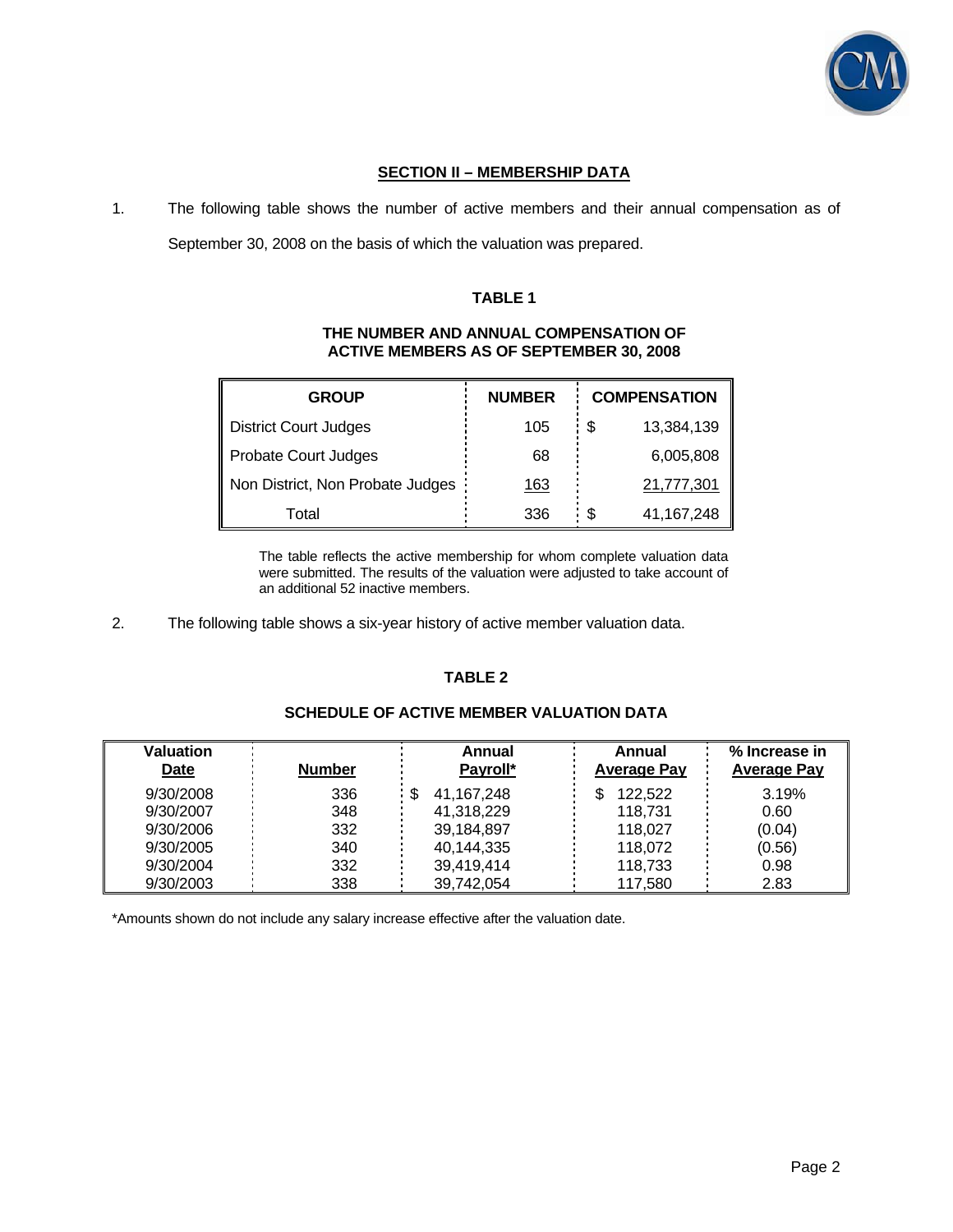

3. The following table shows the number and annual retirement allowances payable to retired

members and their beneficiaries on the roll of the Retirement Fund as of the valuation date.

## **TABLE 3**

#### **THE NUMBER AND ANNUAL RETIREMENT ALLOWANCES OF RETIRED MEMBERS AND BENEFICIARIES ON THE ROLL AS OF SEPTEMBER 30, 2008**

| <b>GROUP</b>                      | <b>NUMBER</b> | <b>ANNUAL</b><br><b>RETIREMENT</b><br><b>ALLOWANCES</b> |
|-----------------------------------|---------------|---------------------------------------------------------|
| <b>Service Retirements</b>        | 199           | 18,685,056<br>\$                                        |
| <b>Disability Retirements</b>     |               | 374,804                                                 |
| Beneficiaries of Deceased Members | 105           | 3,493,348                                               |
| Total                             | 311           | 22,553,208                                              |

4. Schedule F shows the distribution by age and service of the number and average annual compensation of active members included in the valuation.

### **SECTION III - ASSETS**

- 1. The amount of assets taken into account in this valuation is based on information reported by the Retirement Fund.
- 2. As of September 30, 2008, the total market value of assets amounted to \$220,859,702. The market related actuarial value of assets is \$259,071,291. Schedule B shows the development of the actuarial value of assets as of September 30, 2008.
- 3. Schedule C shows the receipts and disbursements of the Fund for the year preceding the valuation date and a reconciliation of the fund balances at market value.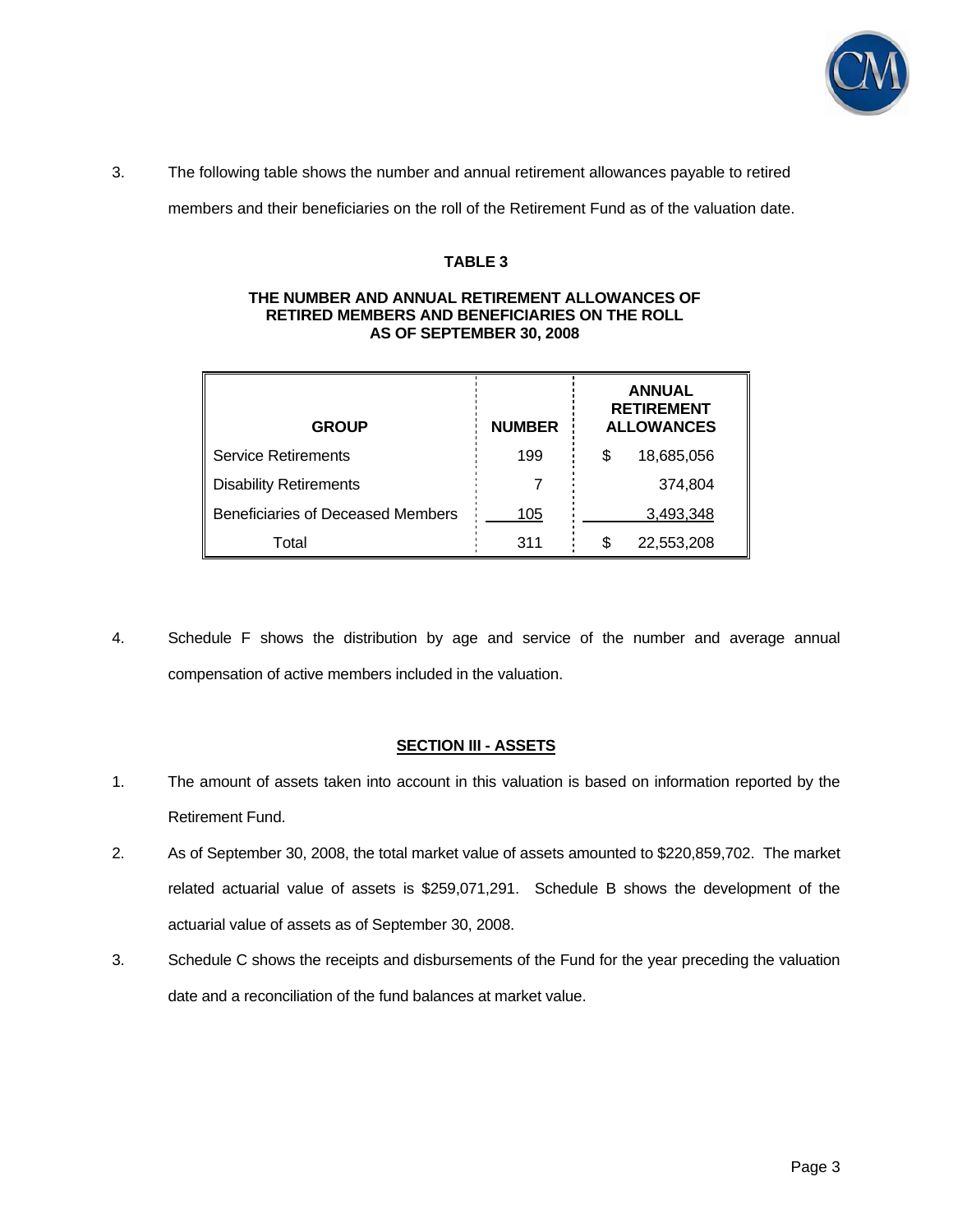

### **SECTION IV - COMMENTS ON VALUATION**

- 1. Schedule A outlines the results of the valuation. The valuation shows that the Fund has total accrued liabilities of \$323,428,100. Of this amount, \$203,061,996 is for the benefits payable on account of present retired members and beneficiaries of deceased members, and \$120,366,104 is for the benefits payable on account of present active and inactive members. Against these liabilities, the Fund has total present actuarial value of assets of \$259,071,291 as of September 30, 2008. The difference of \$64,356,809 between the total liabilities and the total present actuarial value of assets represents the present value of future actuarial accrued liability contributions to be made by the State.
- 2. The employer's regular contributions to the Fund consist of normal contributions and accrued liability contributions. The normal contribution rate payable by the State is equal to the cost of benefits accruing during the year not provided by members' contributions, divided by the annual active members' payroll. The normal contribution rate is determined to be 15.83% of payroll.
- 3. Accrued liability contributions of 10.85% of payroll are to be made toward amortizing the unfunded accrued liability. Annual accrued liability contributions at the rate of 10.85% of payroll will amortize the unfunded accrued liability within 20 years from the valuation date on the assumption that the aggregate amount of the accrued liability contribution will increase by 4.50% per year.

# **SECTION V - CONTRIBUTIONS PAYABLE BY EMPLOYER**

- 1. Section 12-18-3 of the Retirement Fund Law provides that sufficient monies shall be appropriated to carry out the provisions of the Law.
- 2. On the basis of the actuarial valuation prepared as of September 30, 2008 it is recommended that the employer make contributions at the following rates beginning October 1, 2010: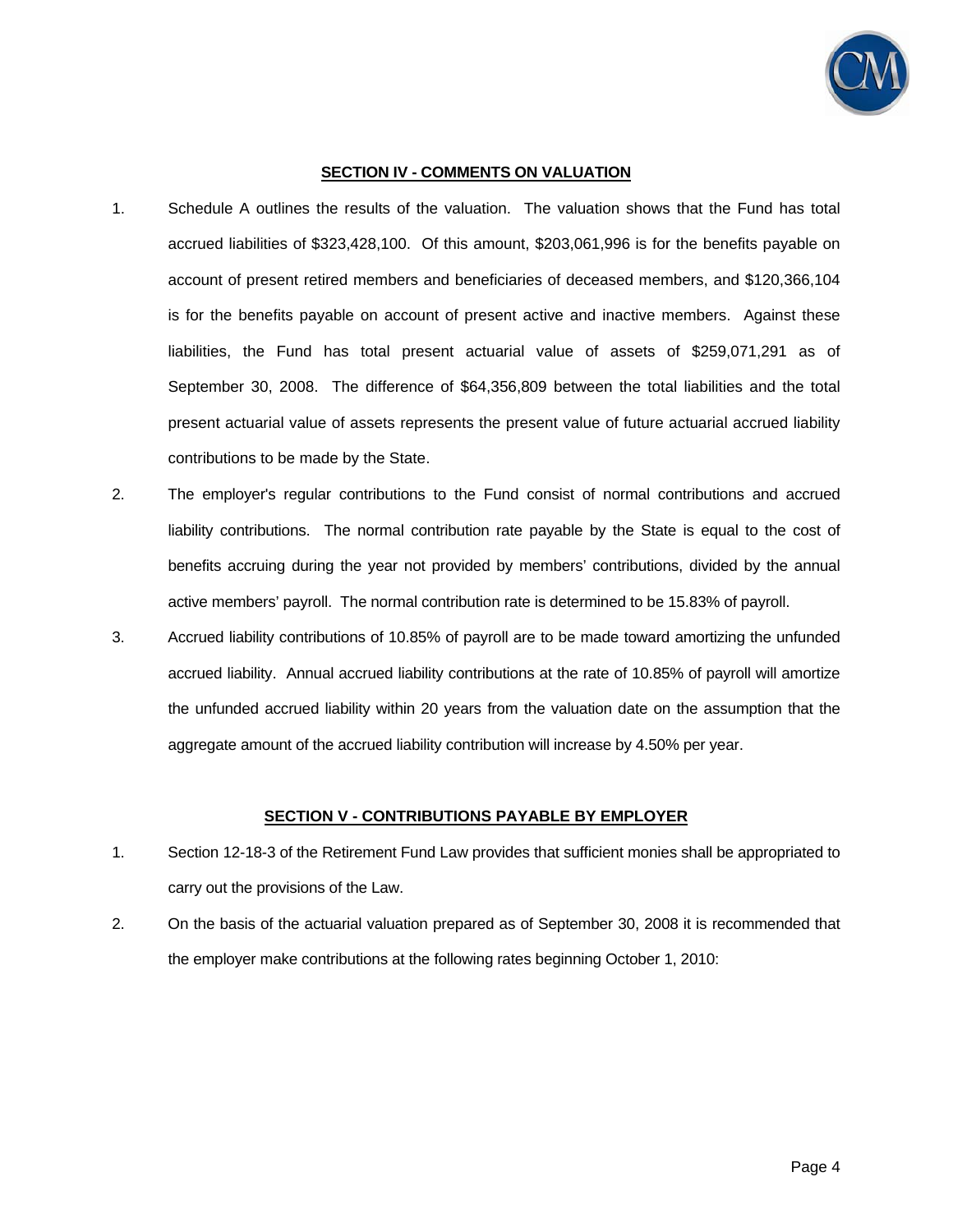

# **TABLE 4**

### **EMPLOYER REQUIRED CONTRIBUTION RATES AS A PERCENTAGE OF MEMBERS' COMPENSATION**

| <b>EMPLOYER</b><br><b>CONTRIBUTION</b> | <b>FISCAL YEAR ENDING</b><br><b>SEPTEMBER 30, 2011</b> |
|----------------------------------------|--------------------------------------------------------|
| Normal                                 | 15.83%                                                 |
| <b>Accrued Liability</b>               | 10.85                                                  |
| Total                                  | 26.68%                                                 |

## **SECTION VI - ACCOUNTING INFORMATION**

1. Governmental Accounting Standards Board Statements 25 and 27 set forth certain items of required supplementary information to be disclosed in the financial statements of the Fund and the employer. One such item is a distribution of the number of employees by type of membership, as follows:

### **NUMBER OF ACTIVE AND RETIRED MEMBERS AS OF SEPTEMBER 30, 2008**

| <b>GROUP</b>                                                                | <b>NUMBER</b> |
|-----------------------------------------------------------------------------|---------------|
| Retirees and beneficiaries currently<br>receiving benefits                  | 311           |
| Terminated employees entitled to<br>benefits but not yet receiving benefits | 52            |
| Active members                                                              | 336           |
| Total                                                                       | nyy           |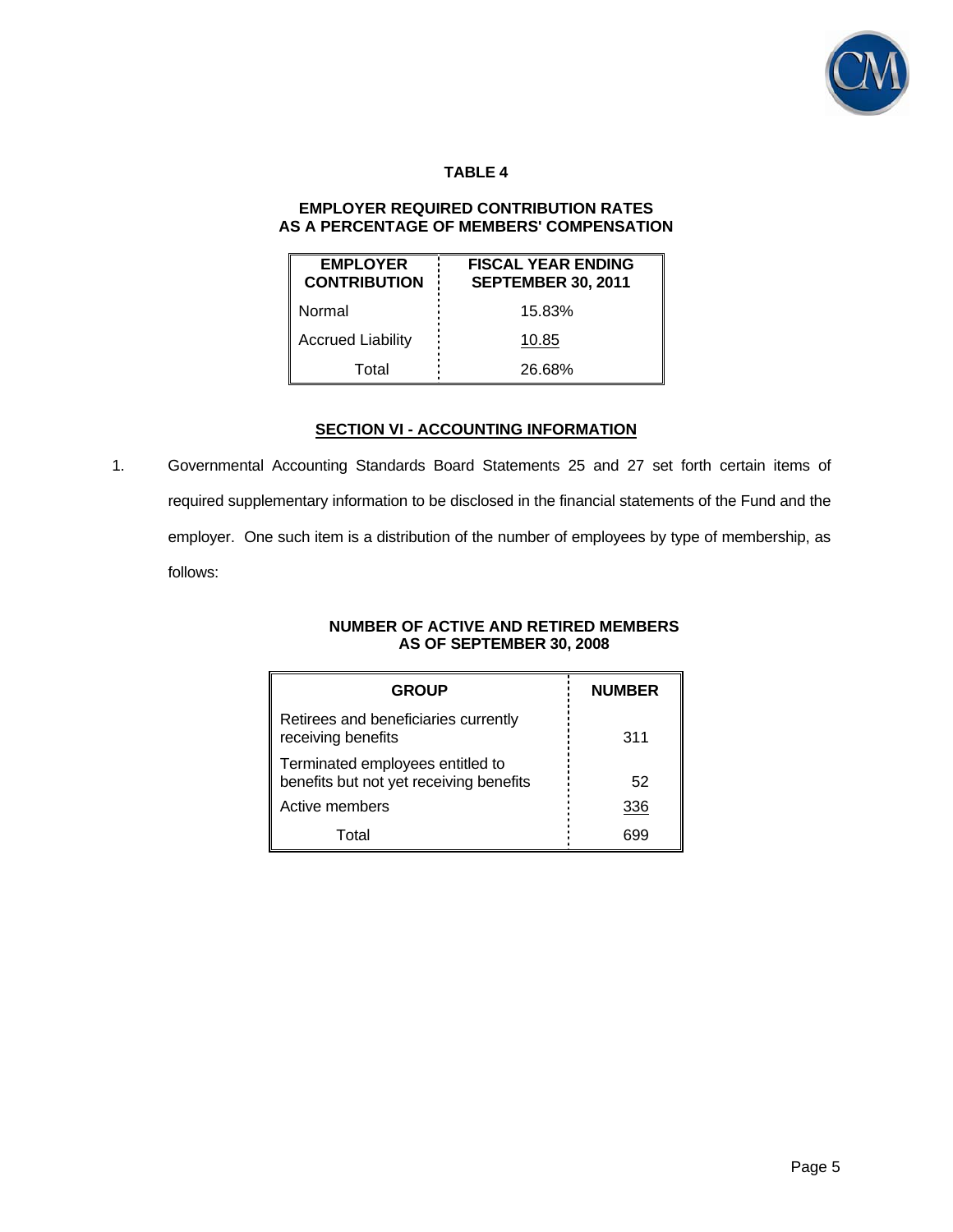

2. Another such item is the schedule of funding progress as shown below.

| <b>Actuarial</b><br><b>Valuation</b><br>Date | <b>Actuarial</b><br>Value of<br><b>Assets</b><br><u>(a)</u> | <b>Actuarial</b><br><b>Accrued</b><br><b>Liability (AAL)</b><br>(b) | <b>Unfunded</b><br><b>AAL</b><br>(UAAL)<br>(b - a) | <b>Funded</b><br>Ratio<br><u>(a/b)</u> | Covered<br><b>Payroll</b><br><u>( c )</u> | UAAL as a<br>Percentage of<br><b>Covered Payroll</b><br>$((b-a)/c)$ |
|----------------------------------------------|-------------------------------------------------------------|---------------------------------------------------------------------|----------------------------------------------------|----------------------------------------|-------------------------------------------|---------------------------------------------------------------------|
| 9/30/2003                                    | \$247,010,980                                               | \$285,123,024                                                       | \$38,112,044                                       | 86.6%                                  | \$39,742,054                              | 95.9%                                                               |
| 9/30/2004                                    | 251,844,238                                                 | 293,055,233                                                         | 41,210,995                                         | 85.9                                   | 39,419,414                                | 104.5                                                               |
| 9/30/2005                                    | 256,091,618                                                 | 299,664,260                                                         | 43,572,642                                         | 85.5                                   | 40,144,335                                | 108.5                                                               |
| 9/30/2006                                    | 260,664,380                                                 | 301,591,992                                                         | 40.927.612                                         | 86.4                                   | 39,184,897                                | 104.4                                                               |
| 9/30/2007                                    | 265,188,767                                                 | 315,940,930                                                         | 50,752,163                                         | 83.9                                   | 41,318,229                                | 122.8                                                               |
| 9/30/2008                                    | 259,071,291                                                 | 323,428,100                                                         | 64,356,809                                         | 80.1                                   | 41, 167, 248                              | 156.3                                                               |

# **SCHEDULE OF FUNDING PROGRESS**

3. The information presented in the required supplementary schedules was determined as part of the actuarial valuation at September 30, 2008. Additional information as of the latest actuarial valuation follows.

| Valuation date                            | 9/30/2008                       |
|-------------------------------------------|---------------------------------|
| Actuarial cost method                     | <b>Projected Unit Credit</b>    |
| Amortization method                       | Level percent open              |
| Remaining amortization period             | 20 years                        |
| Asset valuation method                    | Five-year smoothed market value |
| Actuarial assumptions:                    |                                 |
| Investment rate of<br>return <sup>*</sup> | 8.00%                           |
| Projected salary<br>increases*            | 5.00%                           |
| Cost-of-living adjustments                | None                            |
| *Includes inflation at                    | 4.50%                           |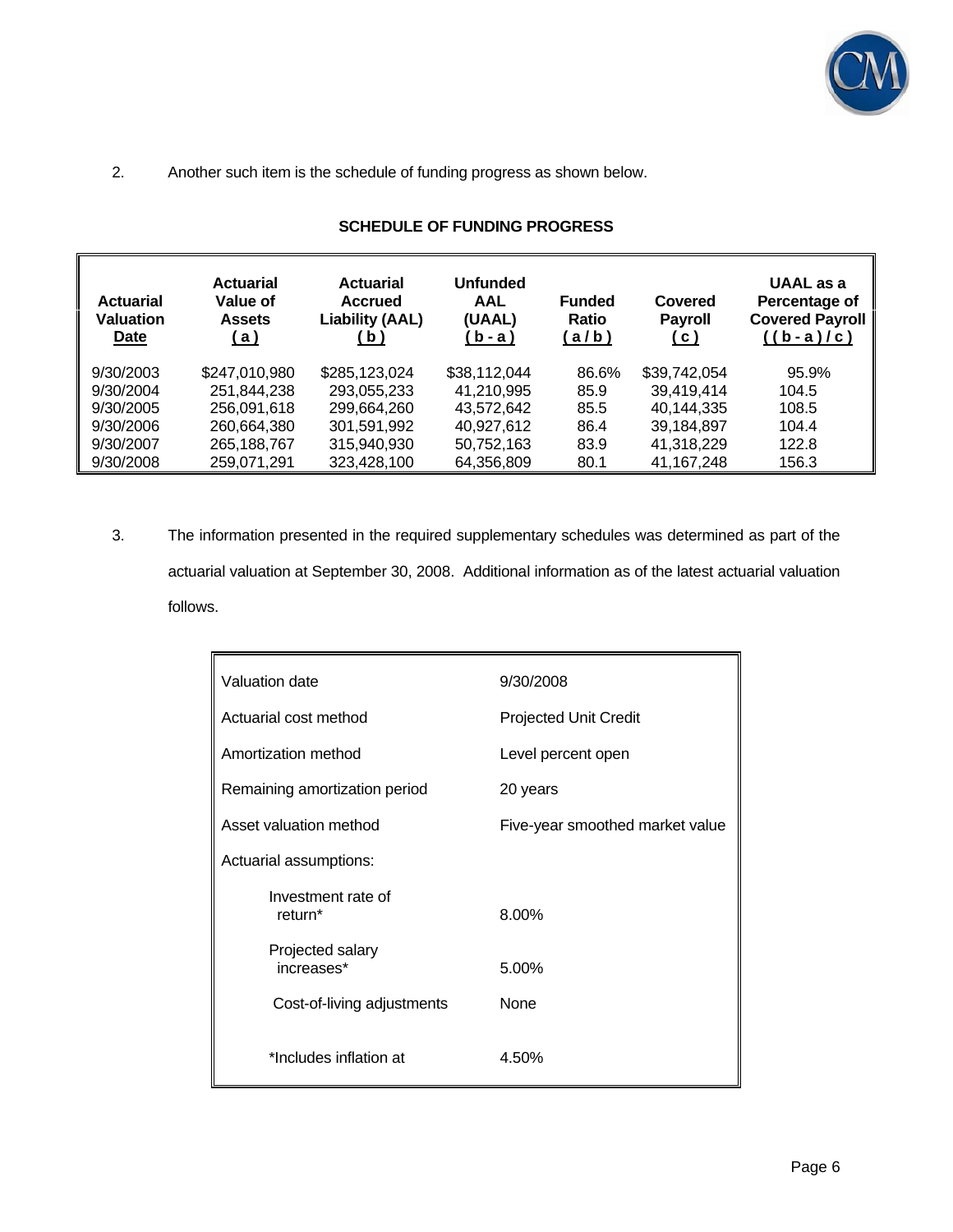

# **TREND INFORMATION**

| <b>Period</b><br><b>Ending</b> | Annual<br><b>Pension</b><br>Cost<br>(APC) | Percentage<br>Οf<br><b>APC</b><br><b>Contributed</b> | <b>Net</b><br><b>Pension</b><br><b>Obligation</b><br>(NPO) |
|--------------------------------|-------------------------------------------|------------------------------------------------------|------------------------------------------------------------|
| September 30, 2006             | \$8,374,279                               | 100%                                                 | \$0                                                        |
| September 30, 2007             | 8,766,726                                 | 100                                                  | 0                                                          |
| September 30, 2008             | 9,340,101                                 | 100                                                  | 0                                                          |

## **SECTION VII – ANALYSIS OF FINANCIAL EXPERIENCE**

The following table shows the estimated gain or loss from various factors that resulted in an increase of \$13,604,646 in the unfunded accrued liability from \$50,752,163 to \$64,356,809 during the year ending September 30, 2008.

## **ANALYSIS OF FINANCIAL EXPERIENCE**

(in millions of dollars)

| <b>ITEM</b>                                                                                                                                                                                                                            |    | <b>AMOUNT OF</b><br><b>INCREASE/</b><br>(DECREASE)                              |
|----------------------------------------------------------------------------------------------------------------------------------------------------------------------------------------------------------------------------------------|----|---------------------------------------------------------------------------------|
| Interest (8.00%) added to previous unfunded accrued liability<br>Accrued liability contribution                                                                                                                                        |    | 4.1<br>(3.2)                                                                    |
| Experience:<br>Valuation asset growth<br>Pensioners' mortality<br>Turnover and retirements<br>New entrants<br>Salary increases<br>Method changes<br>Amendments<br>Assumption changes<br>Data Changes<br>Miscellaneous changes<br>Total | \$ | 16.1<br>1.8<br>(0.4)<br>0.3<br>(6.3)<br>0.0<br>0.0<br>0.0<br>1.2<br>0.0<br>13.6 |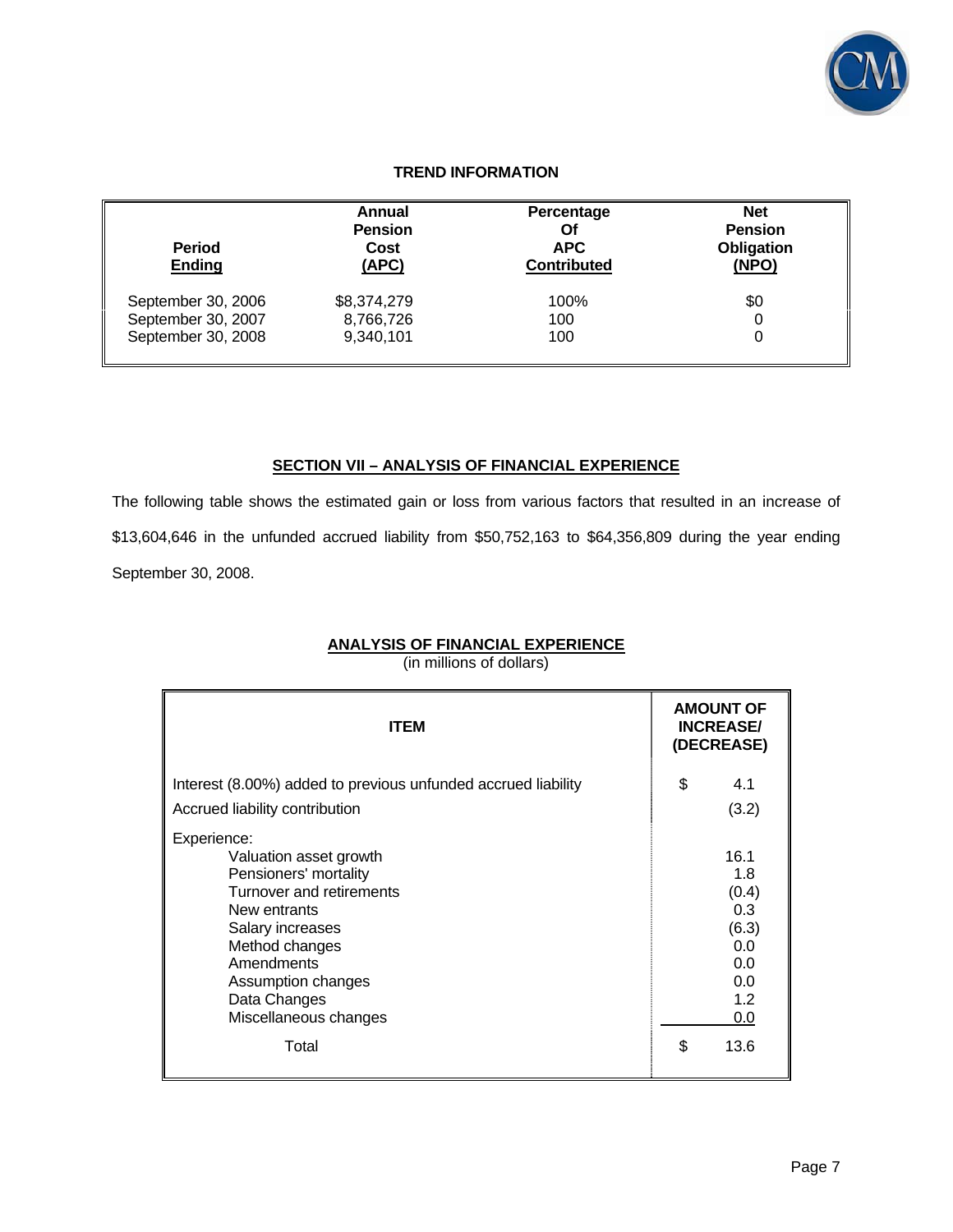

# **SCHEDULE A**

# **VALUATION RESULTS**

|                                                    |     | <b>September 30, 2008</b> |    | <b>September 30, 2007</b> |
|----------------------------------------------------|-----|---------------------------|----|---------------------------|
| 1. Actuarial Accrued Liabilities                   |     |                           |    |                           |
| (a) Present active and inactive members            |     |                           |    |                           |
| - Service pensions                                 | \$  | 106,944,775               | \$ | 99,914,685                |
| - Disability pensions                              |     | 9,485,651                 |    | 9,501,609                 |
| - Death benefits*                                  |     | 3,935,678                 |    | 3,689,833                 |
| - Total                                            | \$  | 120,366,104               | \$ | 113,106,127               |
| (b) Present retired members and beneficiaries      |     | 203,061,996               |    | 202,834,803               |
| Total actuarial accrued liabilities<br>(C)         | \$  | 323.428.100               | \$ | 315.940.930               |
| 2. Actuarial Value of Assets                       | \$  | 259,071,291               | \$ | 265, 188, 767             |
|                                                    |     |                           |    |                           |
| 3. Unfunded Actuarial Accrued Liability (1(c) - 2) | \$. | 64,356,809                | \$ | 50,752,163                |

\*Liability for death benefits payable after retirement are included with liability for service and disability pensions.

## **SOLVENCY TEST**  (\$1000's)

|                                                                                                                                              | <b>Aggregate Accrued Liabilities For</b> |                                                                       |                                  | <b>Portion of Accrued Liabilities</b><br><b>Covered by Reported Asset</b> |      |      |       |
|----------------------------------------------------------------------------------------------------------------------------------------------|------------------------------------------|-----------------------------------------------------------------------|----------------------------------|---------------------------------------------------------------------------|------|------|-------|
| (2)<br>(1)<br><b>Retirants</b><br><b>Active</b><br>Valuation<br><b>Member</b><br>and<br><b>Contributions</b><br><b>Beneficiaries</b><br>Date |                                          | (3)<br><b>Active Members</b><br>(Employer<br><b>Financed Portion)</b> | <b>Reported</b><br><b>Assets</b> | (1)                                                                       | (2)  | (3)  |       |
| 9/30/2008                                                                                                                                    | \$32.585                                 | \$203.062                                                             | \$87.781                         | 259.071                                                                   | 100% | 100% | 26.7% |
| 9/30/2007                                                                                                                                    | 30.286                                   | 202.835                                                               | 82,820                           | 265.189                                                                   | 100  | 100  | 38.7  |
| 9/30/2006                                                                                                                                    | 31.569                                   | 180.555                                                               | 89.468                           | 260.664                                                                   | 100  | 100  | 54.3  |
| $9/30/2005$ <sup>1</sup>                                                                                                                     | 29.027                                   | 183.797                                                               | 86.840                           | 256.092                                                                   | 100  | 100  | 49.8  |
| $9/30/2004^2$                                                                                                                                | 27.492                                   | 178.446                                                               | 87.118                           | 251.844                                                                   | 100  | 100  | 52.7  |
| 9/30/2003                                                                                                                                    | 25.012                                   | 181.882                                                               | 78.228                           | 247.011                                                                   | 100  | 100  | 51.3  |

1 Reflects additional allowance payable under Act 2006-510.<br><sup>2</sup> Reflects additional allowance payable under Act 2005-316.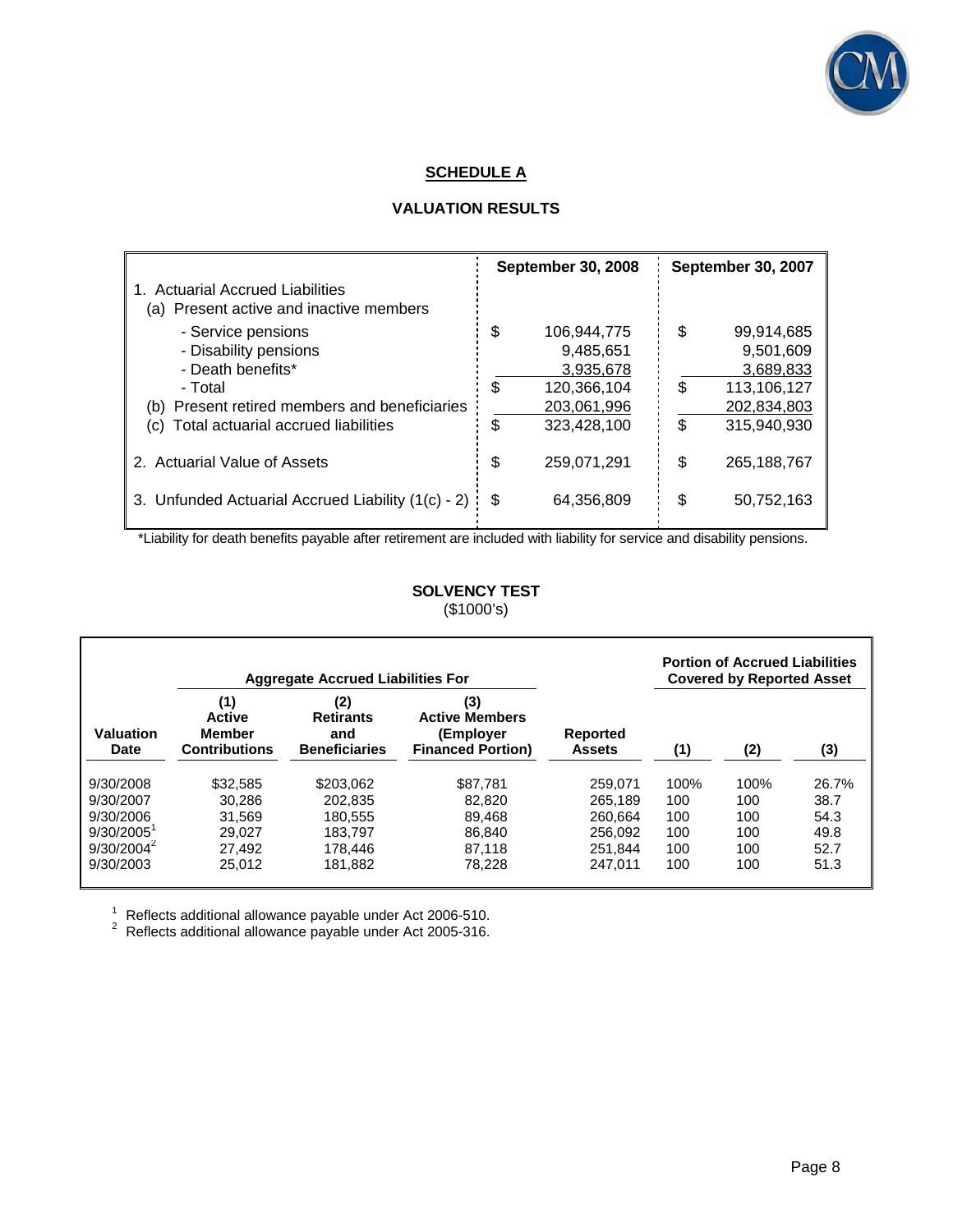

# **SCHEDULE B**

# **DEVELOPMENT OF THE ACTUARIAL VALUE OF ASSETS**

 $\mathbf{r}$ 

| (1) | Actuarial Value Beginning of Year                                                                                                                                                                                                | \$                       | 265, 188, 767                                                                         |
|-----|----------------------------------------------------------------------------------------------------------------------------------------------------------------------------------------------------------------------------------|--------------------------|---------------------------------------------------------------------------------------|
| (2) | Market Value End of Year                                                                                                                                                                                                         |                          | 220,859,702                                                                           |
| (3) | Market Value Beginning of Year                                                                                                                                                                                                   |                          | 269,984,663                                                                           |
| (4) | Cash Flow<br>a. Contributions<br><b>Benefit Payments</b><br>b.<br>Other<br>C <sub>1</sub><br>d. Net Cash Flow: $(a - b - c)$                                                                                                     | \$                       | 12,043,926<br>22,855,308<br>(10, 811, 382)                                            |
| (5) | Investment Income<br>a. Market Total: (2) - (3) - (4)d<br>b. Assumed Rate<br>c. Amount for Immediate Recognition<br>$[(3) * (5)b] + [(4)d * 0.5 * (5)b]$<br>d. Amount for Phased-In Recognition: (5)a - (5)c                     |                          | (38, 313, 579)<br>8.00%<br>21,166,318<br>(59, 479, 897)                               |
| (6) | Phased-In Recognition of Investment Gain/(Loss)<br>Current Year: 0.2 * (5)d<br>a.<br>b. First Prior Year<br>c. Second Prior Year<br>d. Third Prior Year<br>e. Fourth Prior Year<br>f.<br><b>Total Recognized Investment Gain</b> | $\overline{\mathcal{S}}$ | (11, 895, 979)<br>3,069,138<br>136,812<br>(108, 712)<br>(7,673,672)<br>(16, 472, 413) |
| (7) | Actuarial Value End of Year<br>$(1) + (4)d + (5)c + (6)f$                                                                                                                                                                        | \$                       | 259,071,291                                                                           |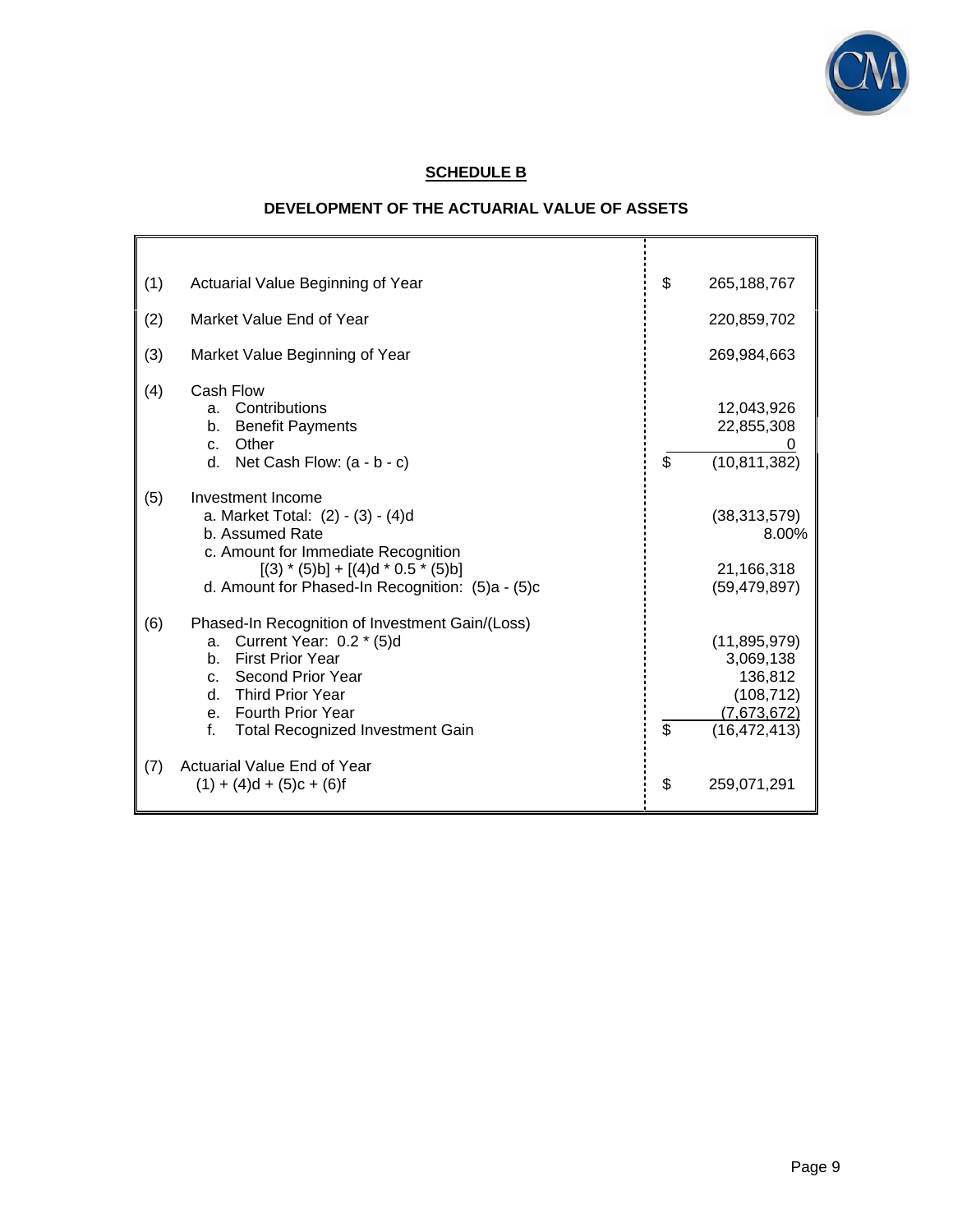

# **SCHEDULE C**

# **SUMMARY OF RECEIPTS AND DISBURSEMENTS FOR THE PERIOD ENDING SEPTEMBER 30, 2008**

| <b>Receipts for the Period</b>                  |    |                     |
|-------------------------------------------------|----|---------------------|
| Contributions:<br><b>Members</b>                | \$ | 2,703,825           |
| Employer                                        |    | 9,340,101           |
| Total                                           | \$ | 12,043,926          |
| Investment Income                               |    | <u>(38,313,579)</u> |
| <b>TOTAL</b>                                    | \$ | (26, 269, 653)      |
| Disbursements for the Period                    |    |                     |
| <b>Benefit Payments</b>                         | \$ | 22,586,938          |
| <b>Refunds to Members</b>                       |    | 268,370             |
| Other                                           |    | 0                   |
| <b>TOTAL</b>                                    | \$ | 22,855,308          |
| <b>Excess of Receipts over Disbursements</b>    | \$ | (49, 124, 961)      |
| <b>Reconciliation of Asset Balances</b>         |    |                     |
| Market Value of Assets as of September 30, 2007 | \$ | 269,984,663         |
| <b>Excess of Receipts over Disbursements</b>    |    | (49, 124, 961)      |
| Market Value of Assets as of September 30, 2008 | S  | 220,859,702         |
|                                                 |    |                     |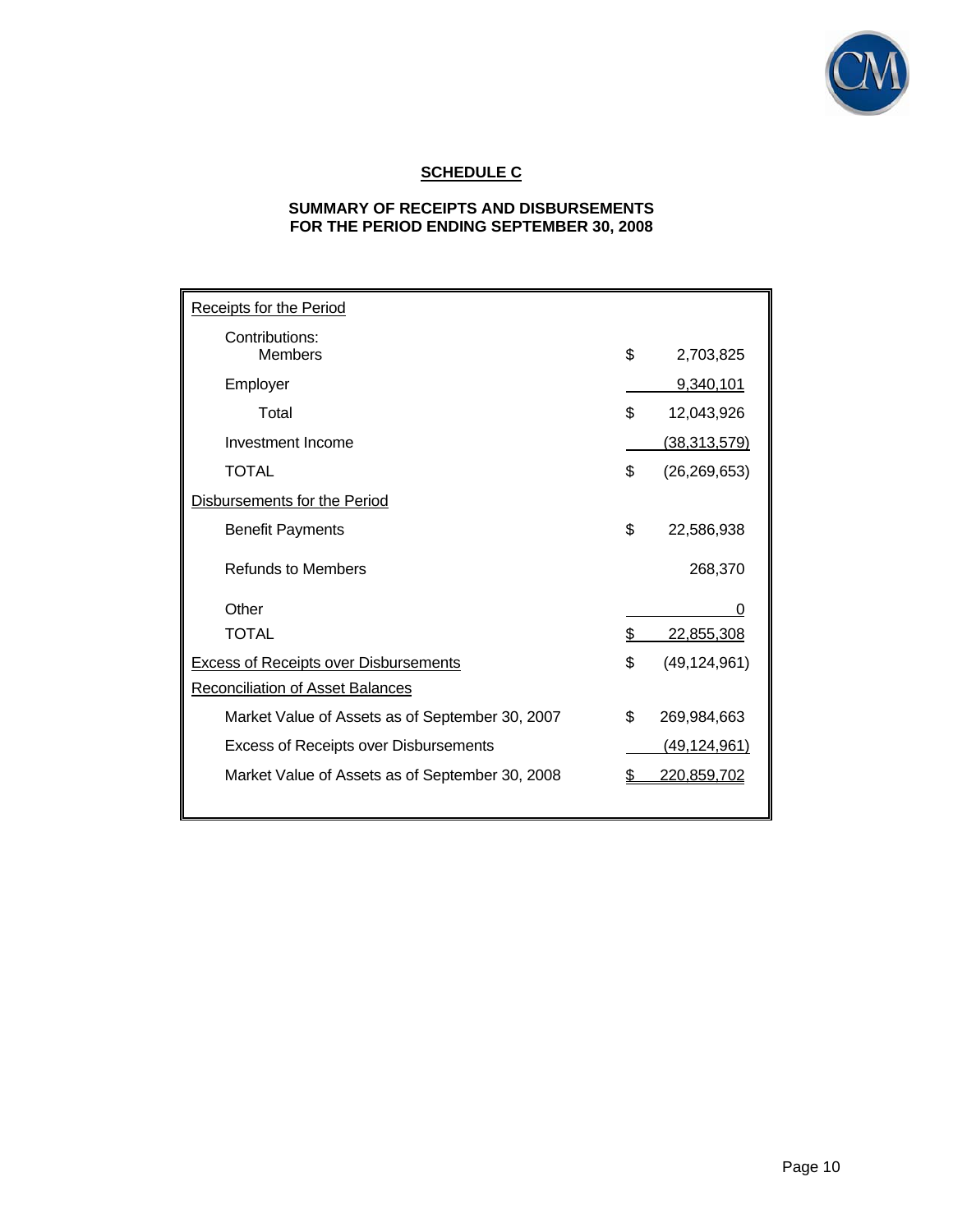

# **SCHEDULE D**

### **OUTLINE OF ACTUARIAL ASSUMPTIONS AND METHODS**

**The assumptions and methods used in the valuation were selected by the prior actuarial firm based on the actuarial experience study prepared as of September 30, 2000, submitted May 23, 2002 and adopted by the Board on June 5, 2002.** 

**Investment Rate of Return**: 8% per annum, compounded annually.

**Salary Increases**: 5% per annum, compounded annually.

**Separations Before Retirement**: Representative values of the assumed annual rates of death and disability are as follows:

|             | Annual Rate of    |       |
|-------------|-------------------|-------|
|             | <b>Disability</b> |       |
| <b>Male</b> | <b>Female</b>     |       |
| .08%        | .03%              | .08%  |
| .08         | .04               | .16   |
| .09         | .06               | .27   |
| .14         | .09               | .43   |
| .21         | .12               | .65   |
| .36         | .19               | 1.00  |
| .63         | .34               | 1.58  |
| 1.01        | .58               | 2.28  |
|             |                   | Death |

**Rates of Retirement**: 30% of members are assumed to retire in the year when first eligible and 5% in each year thereafter. All remaining members are assumed to retire at age 70.

**Deaths After Retirement**: Rates of mortality for the period after service retirement are according to the GBB 1979 Table for males rated forward one year and the GBB 1979 Table for females. Special mortality tables are used for the period after disability retirement.

**Percent Married**: 90% of members are assumed to be married.

**Actuarial Method**: Projected unit credit method. Gains and losses are reflected in the unfunded accrued liability.

**Assets**: Actuarial Value as developed in Schedule B. The actuarial value of assets recognizes 20% of the difference between the market value of assets and the expected value of assets, based on the assumed valuation rate of return.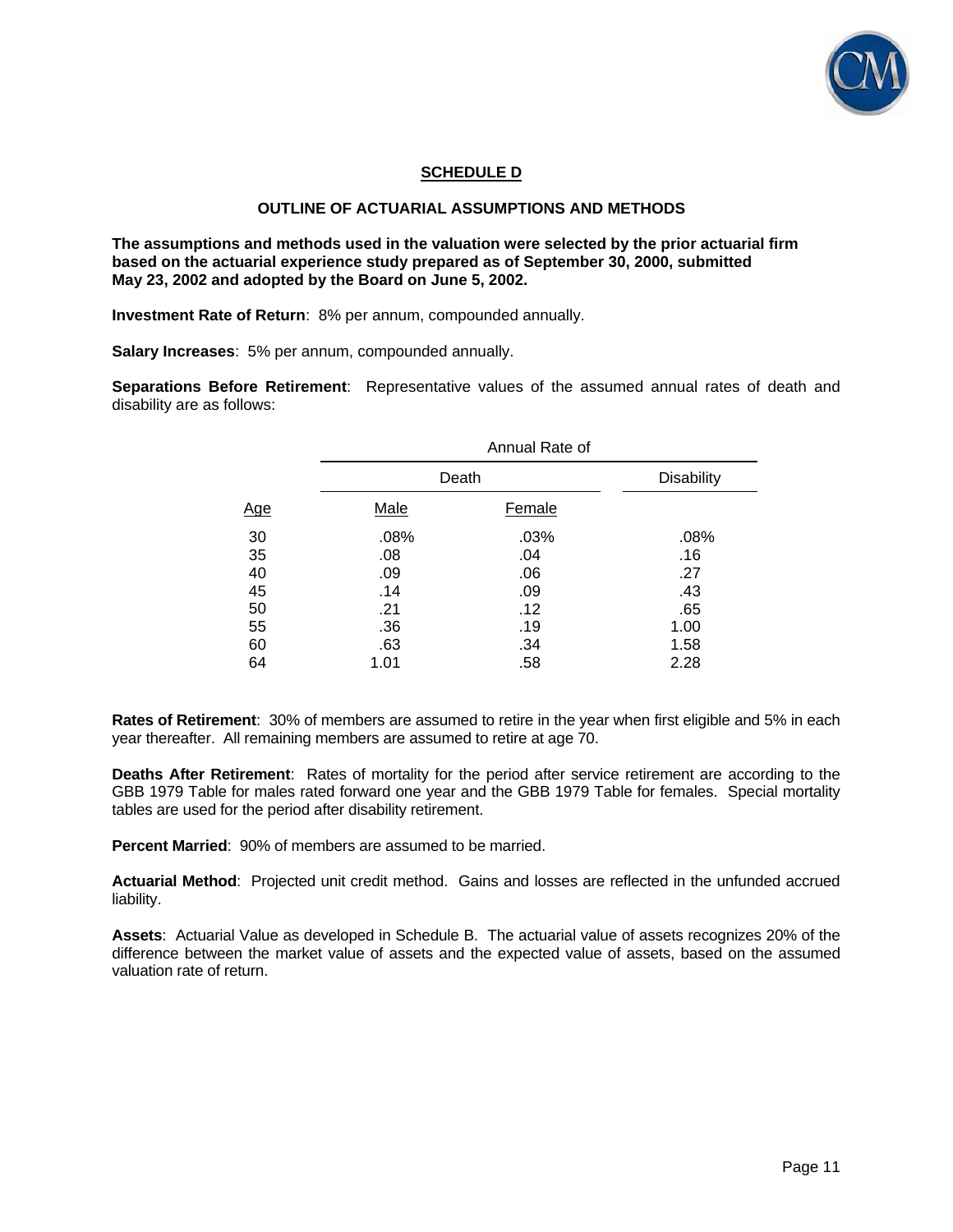

### **SCHEDULE E**

### **SUMMARY OF MAIN FUND PROVISIONS AS INTERPRETED FOR VALUATION PURPOSES**

The Judicial Retirement Fund was established September 18, 1973. The valuation took into account amendments to the Fund effective through the valuation date. The following summary describes the main benefit and contribution provisions of the Fund as interpreted for the valuation.

### **Membership**

Any justice of the Supreme Court, judge of the Court of Civil Appeals, judge of the Court of Criminal Appeals, judge of the Circuit Court or officeholder of any newly created judicial office receiving compensation from the State treasury became a member of the fund if he was holding office on the effective date of the Act and elected to come under its provisions. Any such justice or judge elected or appointed to office after the effective date of the Act or any district or probate judge elected or appointed to office after October 10, 1975 or October 1, 1976, respectively, automatically becomes a member. Certain other district and probate judges as well as certain former county court judges, district attorneys or assistant district attorneys serving as circuit judges and certain supernumerary judges and justices could also elect to become members.

### **Credited Service**

Credited service is service as a member plus certain periods of previous service credited in accordance with the provisions of the Act.

#### **Benefits**

#### *Service Retirement Benefit*

Condition for Benefit A retirement benefit is payable upon the request of any member who has:

- Completed 12 years of credited service and attained age 65, or
- Completed 15 years of credited service and whose age plus service equals or exceeds 77, or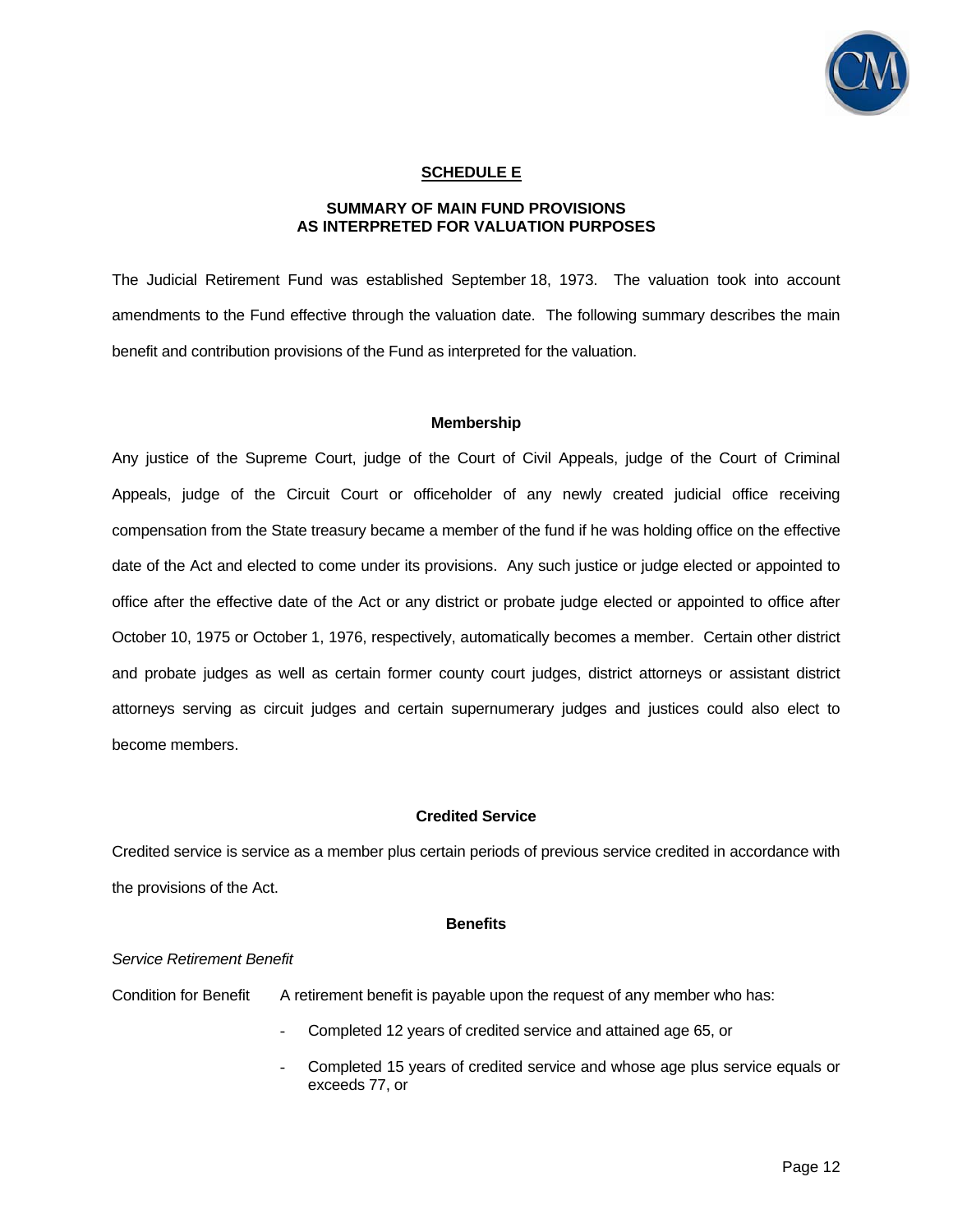

- Completed at least 18 years of credited service or three full terms as a judge or justice, or
- Completed 10 years of credited service and attained age 70

However, a judge who became a member on or after July 30, 1979 or who is a district or probate judge must meet the following age and service requirement combinations in order to be eligible to retire:

- Completed 12 years of credited service and attained age 65, or
- Completed at least 15 years of credited service and attained age 60, and whose age plus service equals or exceeds 77, or
- Completed 10 years of credited service and attained age 70, or
- Completed 25 years of credited service (or completed 24 years of credited service provided the member purchases one year of service prior to retirement) regardless of age

Amount of Benefit The service retirement benefit for a member is equal to:

- (a) For a circuit or appellate judge, who was a member prior to July 30, 1979, 75% of the salary prescribed by law for the position from which the member retires.
- (b) For a circuit or appellate judge who became a member on or after July 30, 1979, 75% of the member's salary at the time of separation from service.
- (c) For a district judge, 75% of the position's salary immediately prior to retirement.
- (d) For a probate judge, 75% of the member's salary at the time of separation from service.

### *Disability Retirement Benefit*

Condition for Benefit A disability retirement benefit is payable to any member who becomes permanently, physically or mentally, unable to carry out his duties on a full-time basis, provided the member has completed five or more years of credited service.

Amount of Benefit The disability retirement benefit for a member other than a district or probate judge who was a member prior to July 30, 1979 is equal to 25% of the salary prescribed by law for the position from which the member retires on disability plus 10% of such salary for each year of credited service in excess of five years. The disability retirement benefit is subject to a minimum of 30% and a maximum of 75% of such salary.

> The disability retirement benefit for a judge who became a member on or after July 30, 1979 or who is a district or probate judge is equal to 25% of his salary immediately prior to retirement plus 10% of such salary for each year of credited service in excess of five years. The disability retirement benefit is subject to a minimum of 30% and a maximum of 75% of such salary.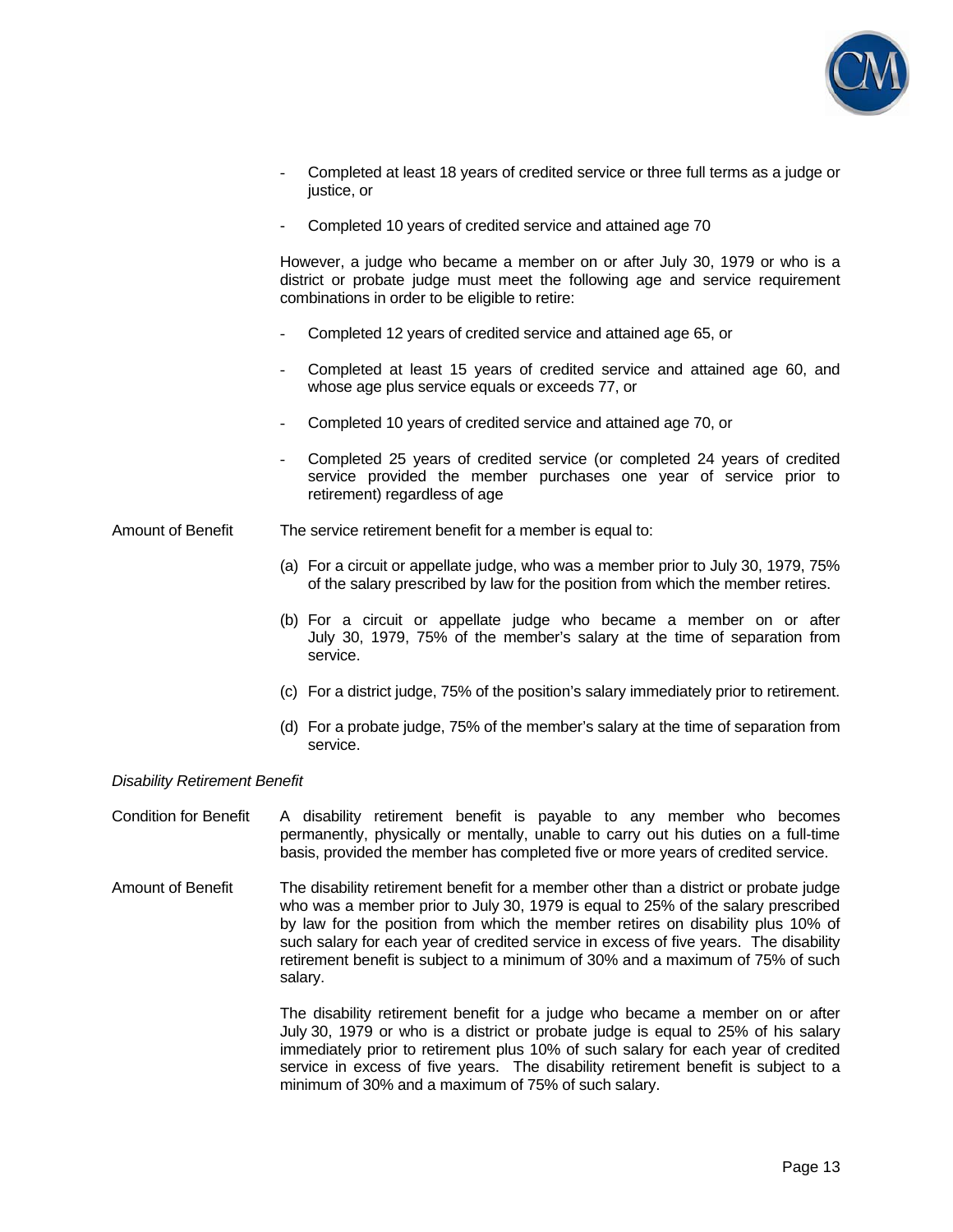

*Spouse's Benefit* 

Condition for Benefit Upon the death of an active, inactive or retired member with at least 5 years of credited service, a death benefit is payable to the member's spouse.

Amount of Benefit The death benefit payable to the spouse of a judge other than a district or probate judge consists of a yearly benefit equal to 3% of the salary prescribed by law for the position of the former member for each year of service, not to exceed 30% of such salary.

> The death benefit payable to the spouse of a district judge consists of a yearly benefit equal to 3% of the position's salary prescribed by law at the time of death for each year of service not to exceed 30% of such salary.

> The death benefit payable to the spouse of a probate judge is a yearly benefit equal to the greater of \$480 for each year of credited service to a maximum of 10 years, or 3% of the member's salary at the time of separation from service for each year of credited service not to exceed 30% of such salary.

The benefit is payable for the spouse's life or until his or her remarriage.

#### *Benefit Payable on Separation from Service*

If a member terminates service and elects not to withdraw his contributions and accrued interest from the Fund, he is eligible to receive any of the benefits for which he has sufficient credited service upon reaching an eligible retirement age.

A member terminating service before reaching eligibility for retirement benefits may elect to receive a return of contributions and accrued interest.

### **Contributions**

- By Members Each member contributes 6% of salary.
- By State The State makes contributions which, in addition to the members' contributions, are sufficient to carry out the provisions of the Act.